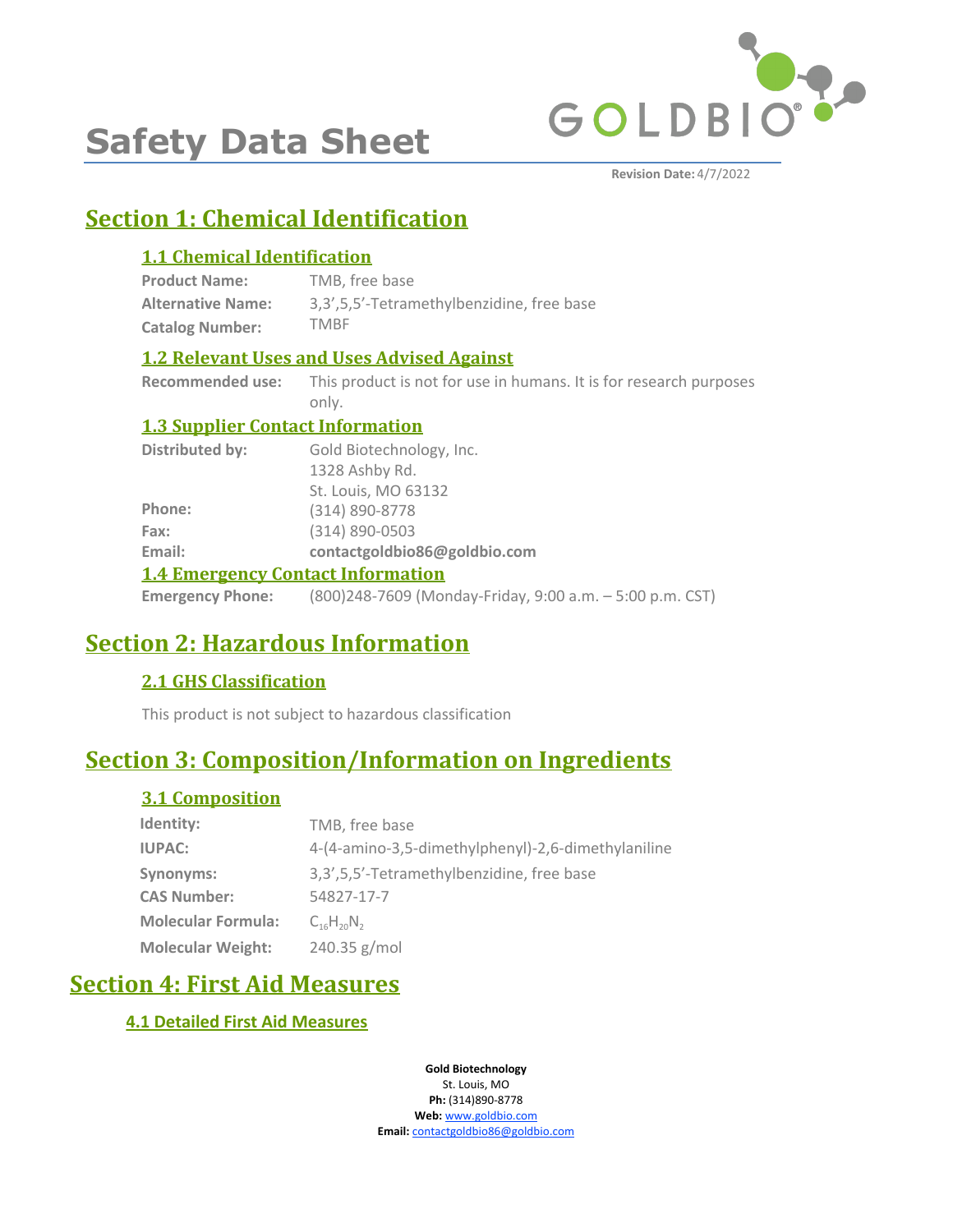| Inhalation:                | If breathed in, move person into fresh air. If not breathing, give<br>artificial respiration. Consult a physician.                                    |
|----------------------------|-------------------------------------------------------------------------------------------------------------------------------------------------------|
| Skin:                      | Immediately wash skin copiously with soap and water. Take victim<br>immediately to hospital. Consult a physician.                                     |
| Eye:                       | Immediately rinse out with water for at least 15 minutes. Assure<br>adequate flushing by separating the eyelids with fingers. Consult a<br>physician. |
| Ingestion:                 | Wash out mouth with water. Drink plenty of water. Consult a<br>physician. Never give anything by mouth to an unconscious person.                      |
| <b>Notes to Physician:</b> | Treat symptomatically and supportively.                                                                                                               |

# **4.2 Most Important Symptoms And Effects, Either Acute Or Delayed**

The most important known symptoms and effects are described in the labeling (see section2). And /or in section 11.

### **4.3 Indication of immediate medical attention and special treatment needed**

Not available

# **Section 5: Fire Fighting Measures**

### **5.1 Conditions of flammability:**

Not flammable or combustible.

#### **5.2 Suitable extinguishing media:**

Use water spray, alcohol-resistant foam, dry chemical or carbon dioxide.

#### **5.3 Specific hazards arising from the chemical**

During a fire, highly toxic gases may be generated by thermal decomposition or combustion – Carbon oxides, Nitrogen oxides (NOx)

### **5.4 Specific protective actions for fire-fighters:**

Wear self-contained breathing apparatus and protective clothing to prevent contact with skin and eyes.

# **Section 6: Accidental Release Measures**

### **6.1 Personal precautions, protective equipment and emergency procedures:**

Use personal protective equipment. Avoid breathing vapors, mist or gas. Ensure adequate ventilation.

### **6.2 Environmental precautions:**

Do not let product enter drains.

### **6.3 Methods and materials for containment and cleaning up:**

Soak up with absorbent material, discard.

# **Section 7: Handling and Storage**

# **7.1 Precautions for safe handling:**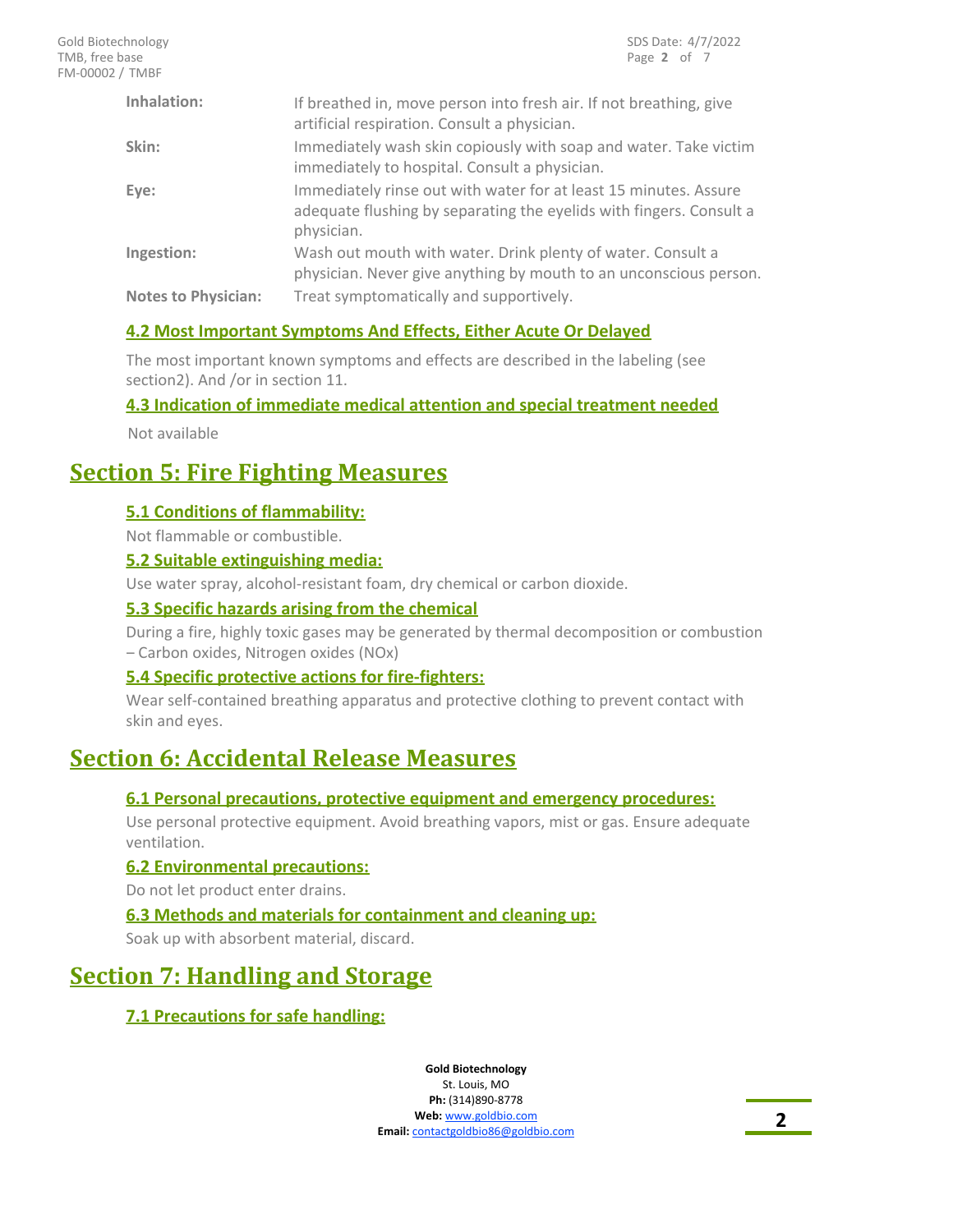Always wear personal protective equipment (PPE, see section 8).

#### **7.2 Conditions for safe storage, including and incompatibilities:**

Keep container tightly closed.

Store desiccated at 4°C. Protect from light.

# **Section 8: Exposure Controls / Personal Protection**

#### **8.1 Control Parameters:**

Contains no substances with occupational exposure limit values.

#### **8.2: Appropriate engineering controls:**

Contains no substances with occupational exposure limit values.

#### **8.3 Personal Protective Equipment (PPE):**

**Eye/Face Protection:** Safety glasses with side-shields conforming to EN166. Use equipment for eye protection tested and approved under appropriate government standards such as NIOSH (US) or EN 166(EU).

**Skin Protection:** Handle with gloves. Gloves must be inspected prior to use. Use proper glove removal technique - without touching outer surface of glove - to avoid skin contact with this product. Dispose of contaminated gloves after use in accordance with applicable laws and good laboratory practices. Wash and dry hands. The type of protective equipment must be selected according to the concentration and amount of the dangerous substance at the specific workplace.

**Respiratory Protection:** Where risk assessment shows air-purifying respirators are appropriate use a full-face particle respirator type N100 (US) or type P3 (EN 143) respirator cartridges as a backup to engineering controls. If the respirator is the sole means of protection, use a full-face supplied air respirator. Use respirators and components tested and approved under appropriate government standards such as NIOSH (US) or CEN (EU).

**Other Protective Clothing or Equipment:** Wear appropriate protective clothing to prevent exposure.

# **Section 9: Physical and Chemical Properties**

### **9.1 General chemical and physical properties**

| Appearance:            | Powder         |
|------------------------|----------------|
| Odor:                  | Not Available  |
| <b>Odor Threshold:</b> | Not Available  |
| pH:                    | Not Available  |
| <b>Melting Point:</b>  | $168 - 171$ °C |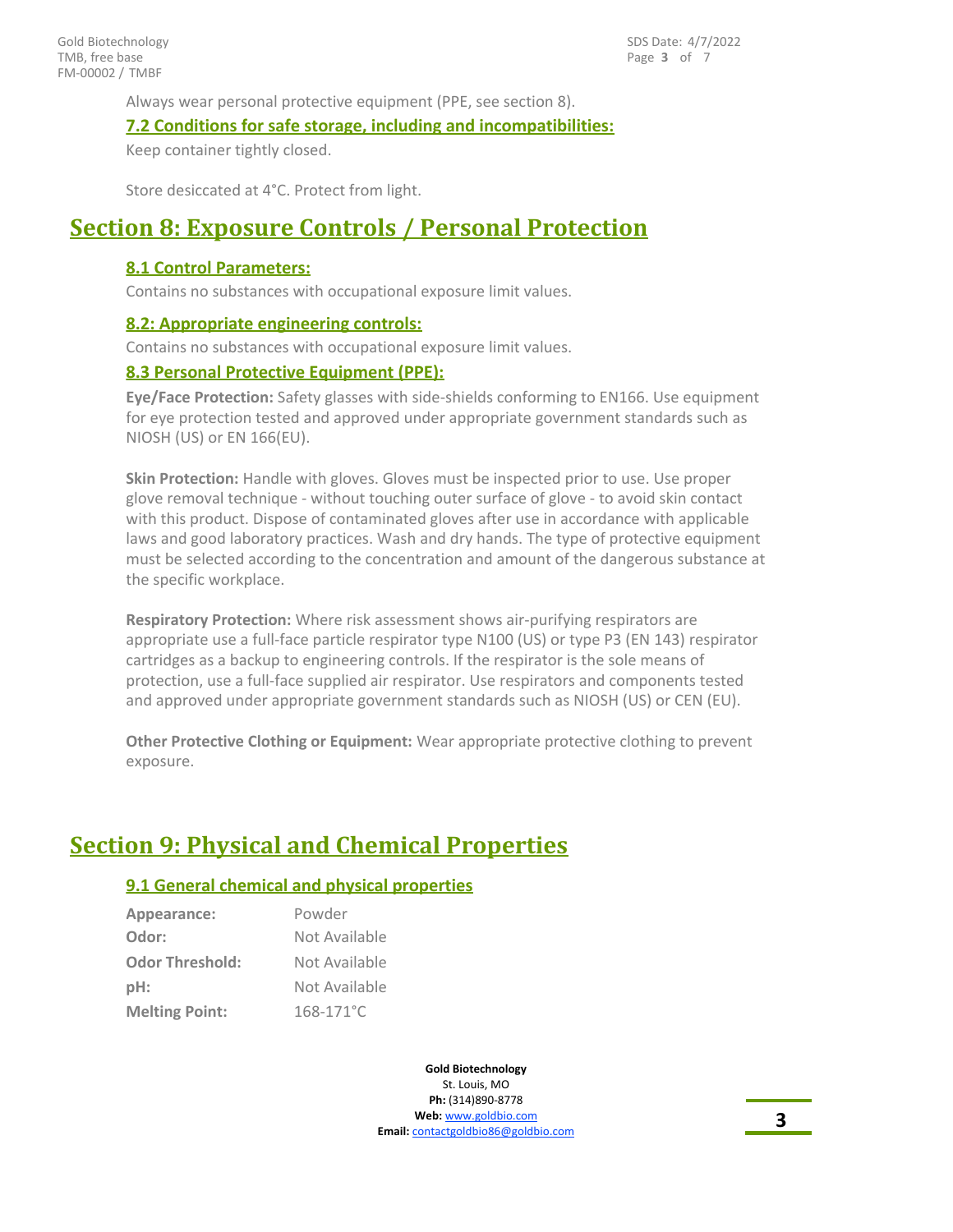| 168-171°C                                   |  |
|---------------------------------------------|--|
| 168-169°C                                   |  |
| Not Available                               |  |
| Not Available                               |  |
| Lower Explosion Limit: Not Available        |  |
| <b>Upper Explosion Limit: Not Available</b> |  |
| Not Available                               |  |
| Not Available                               |  |
| Not Available                               |  |
| Insoluble in water                          |  |
| Not Available                               |  |
| Not Available                               |  |
| Not Available                               |  |
| Not Available                               |  |
|                                             |  |

# **Section 10: Stability and Reactivity Data**

### **10.1 Reactivity:**

Not available

# **10.2 Chemical Stability:**

Stable under recommended storage conditions.

### **10.3 Possibility of hazardous reactions:**

Not available.

#### **10.4 Conditions to avoid:**

Incompatible materials. Exposure to moisture. Light.

#### **10.5 Incompatible materials:**

Strong oxidizing agents.

### **10.6 Hazardous decomposition products:**

Hazardous decomposition products formed under fire conditions. - Carbon oxides, Nitrogen oxides (NOx)

# **Section 11: Toxicological Information**

### **11.1 Toxicological effects**

**Acute toxicity:**

**Skin corrosion/irritation:**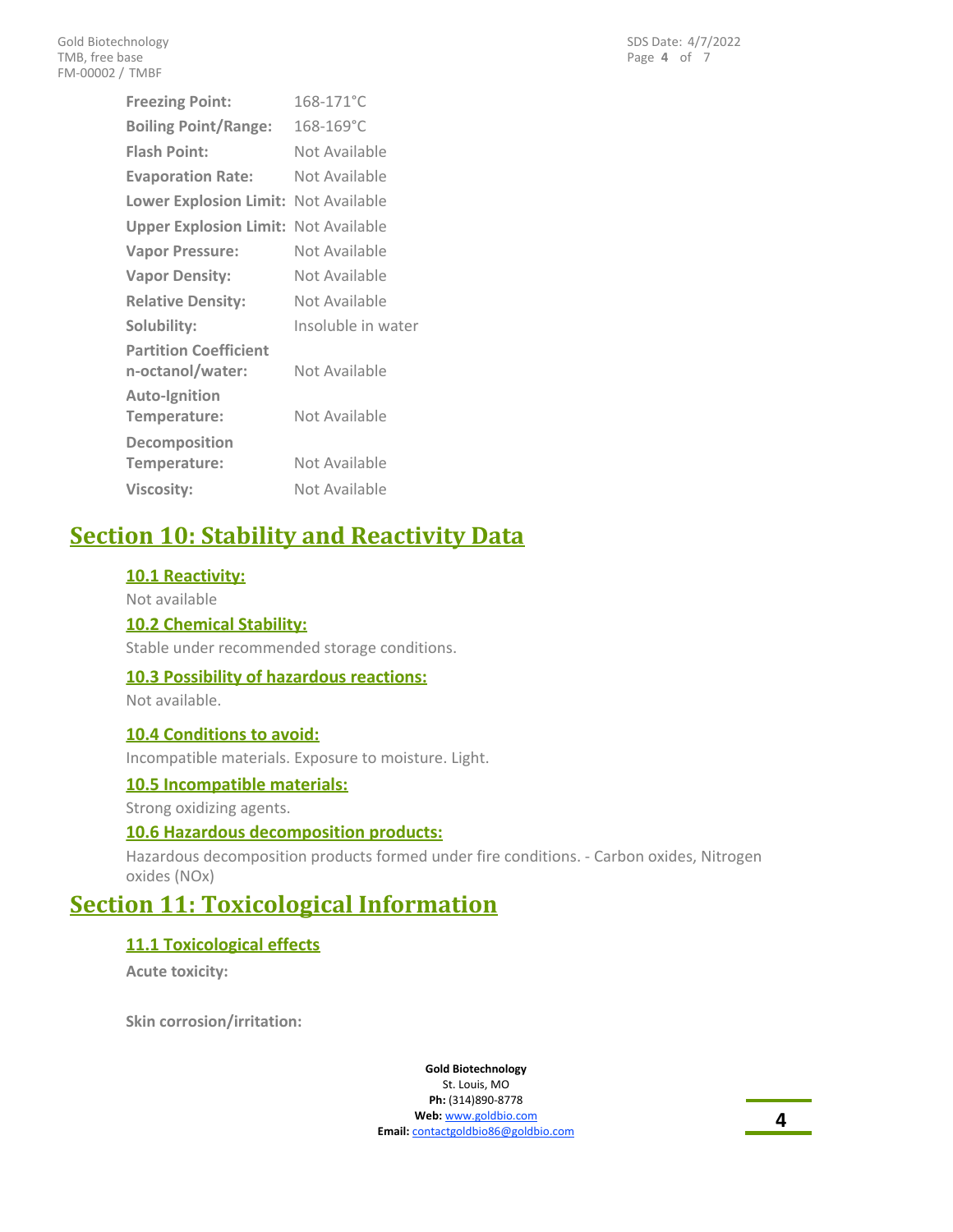Not available.

#### **Respitory or skin sensitization:**

Not available.

#### **Germ cell mutagenicity:**

Mouse -lymphocyte -Mutation in mammalian somatic cells. Mouse -Micronucleus test

#### **Carcinogenicity:**

| <b>IARC:</b>  | No component of this product present at levels greater than or equal<br>to 0.1% is identified as probable, possible or confirmed human<br>carcinogen by IARC.  |
|---------------|----------------------------------------------------------------------------------------------------------------------------------------------------------------|
| <b>ACGIH:</b> | No component of this product present at levels greater than or equal<br>to 0.1% is identified as probable, possible or confirmed human<br>carcinogen by ACGIH. |
| NTP:          | No component of this product present at levels greater than or equal<br>to 0.1% is identified as probable, possible or confirmed human<br>carcinogen by NTP.   |
| OSHA:         | No component of this product present at levels greater than or equal<br>to 0.1% is identified as a carcinogen or potential carcinogen by<br>OSHA.              |

#### **Reproductive toxicity:**

Not available.

#### **STOT-single exposure:**

Not available.

#### **STOT-repeated exposure:**

Not available.

**Aspiration hazard:**

Not available.

#### **Likely routes of exposure:**

Respiratory organs, mouth, skin, and eyes.

#### **Symptoms of exposure:**

To the best of our knowledge, the chemical, physical, and toxicological properties have not been thoroughly investigated.

#### **Additional Information:**

RTECS:DV2300000

# **Section 12: Ecological Information**

### **12.1 Toxicity:**

Not available.

### **12.2 Persistence and degradability:**

Inherent biodegradability.

# **12.3 Bioacumulative potential:**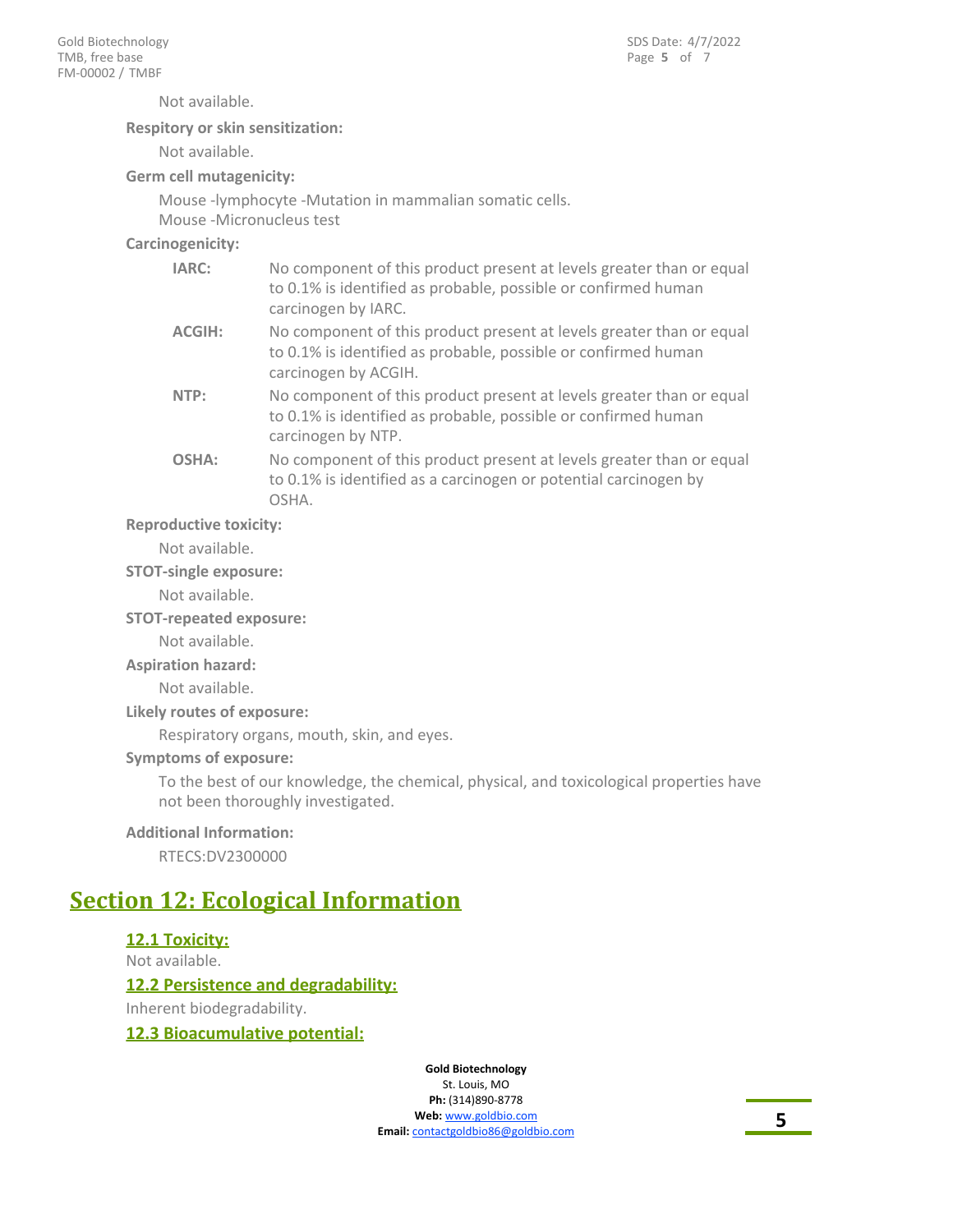FM-00002 / TMBF Gold Biotechnology TMB, free base

Page **6** of 7 SDS Date: 4/7/2022

Does not bioaccumulate.

### **12.4 Mobility in soil:**

Not available.

### **12.5 Other adverse effects:**

None.

# **Section 13 Disposal Considerations**

Dispose of product in accordance with local rules and regulations.

# **Section 14: Transport Information**

### **14.1 US Department of Transportation (DOT)**

This material is considered to be non-hazardous for transport.

#### **14.2 International Maritime Dangerous Goods (IMDG):**

This material is considered to be non-hazardous for transport.

#### **14.2 International Air Transportation Association (IATA)**

This material is considered to be non-hazardous for transport.

# **Section 15: Regulatory Information**

#### **SARA 302 Components:**

SARA 302: No chemicals in this material are subject to the reporting requirements of SARA Title III, Section 302.

#### **SARA 313 Components:**

SARA 313: This material does not contain any chemical components with known CAS numbers that exceed the threshold (De Minimis) reporting levels established by SARA Title III, Section 313.

#### **SARA 311/312 Hazards:**

No SARA Hazards.

| <b>Massachusetts Right To Know Components:</b> | CAS - No.   |
|------------------------------------------------|-------------|
| TMB, free base                                 | 54827-17-7  |
| <b>Pennsylvania Right To Know Components:</b>  | $CAS - No.$ |
| TMB, free base                                 | 54827-17-7  |
| <b>New Jersey Right To Know Components:</b>    | CAS - No.   |
| TMB, free base                                 | 54827-17-7  |
| <b>California Prop. 65 Components:</b>         |             |
|                                                |             |

This product does not contain any chemical known to the State of California to cause cancer, birth, or any other reproductive defects.

# **Section 16: Other Information**